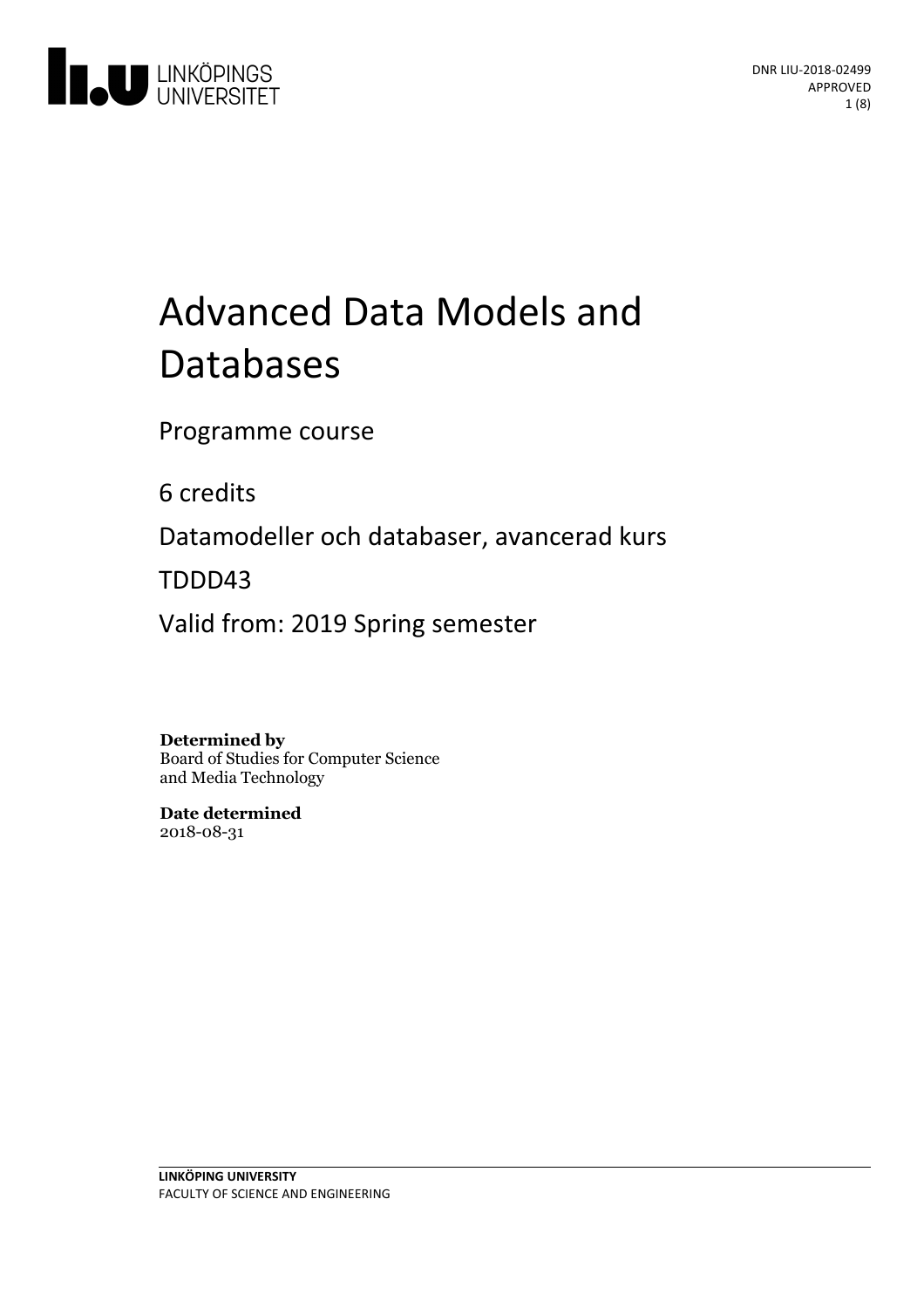# Main field of study

Information Technology, Computer Science and Engineering, Computer Science

Course level

Second cycle

### Advancement level

A1X

# Course offered for

- Master's Programme in Computer Science
- Industrial Engineering and Management International, M Sc in Engineering
- Industrial Engineering and Management, M Sc in Engineering
- Computer Science and Software Engineering, M Sc in Engineering
- Computer Science and Engineering, M Sc in Engineering
- Information Technology, M Sc in Engineering

# Entry requirements

Note: Admission requirements for non-programme students usually also include admission requirements for the programme and threshold requirements for progression within the programme, or corresponding.

# **Prerequisites**

Programming, Databases.

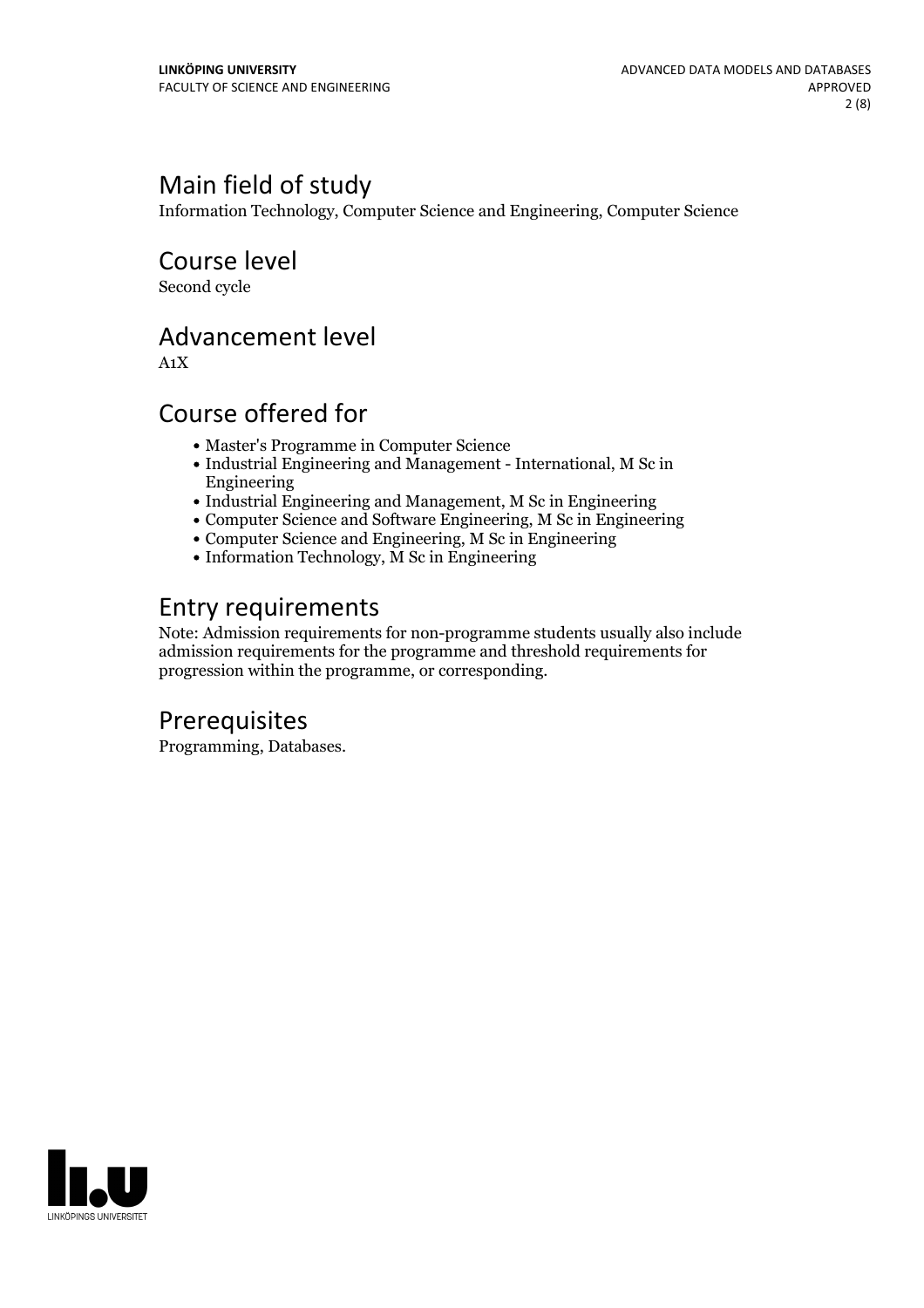# Intended learning outcomes

The increase ofvariation in modern data applications and in data sets available on the Internet puts higher and higher requirements on technology for information retrieval and storage. The aim of this course is to gain theoretical and practical knowledge about principles for storage and retrieval in text, semi-structured and structured data. The course also discusses alternative data models for databases, XML and NoSQL databases and representation of semantic information, e.g. knowledge bases. After the completion of the course you should be a

- explain differences between text, semi-structured and structured data, data models and knowledge-based data; further, given a data set state advantages and disadvantages of search and storage techniques
- describe different algorithms for information retrieval in text
- describe the properties of semi-structured data and how it differs from text and traditional data models
- represent a given semi-structured data set using XML or RDF
- design, implement and use XML schema and the query language XQuery
- represent a given semi-structured data set using an object-oriented data model
- describe the main principles of NoSQL databases
- describe the main principles of knowledge bases
- design, implement and use a knowledge base represented using OWL
- describe methods and difficulties for data integration

### Course content

- Information retrieval for text; Models, evaluation, query languages, query operations, text operations, indexing and search.<br>• Semi-structured data: representation of semi-structured data using XML
- 
- and RDF.<br>• Data models: NoSQL and XML databases, XQuery, XML Schema, RDF.<br>• Knowledge bases: ontologies, description logics, OWL, query languages and
- knowledge deduction for knowledge bases.<br>• Data integration.
- 

### Teaching and working methods

The course consists of lectures, laboratory work and a project. Lectures are devoted to theory and methodology, and give practical examples. During the laboratory work students work with a number of exercises that illustrate principles for the data models, algorithms and database models that are discussed during the lectures.

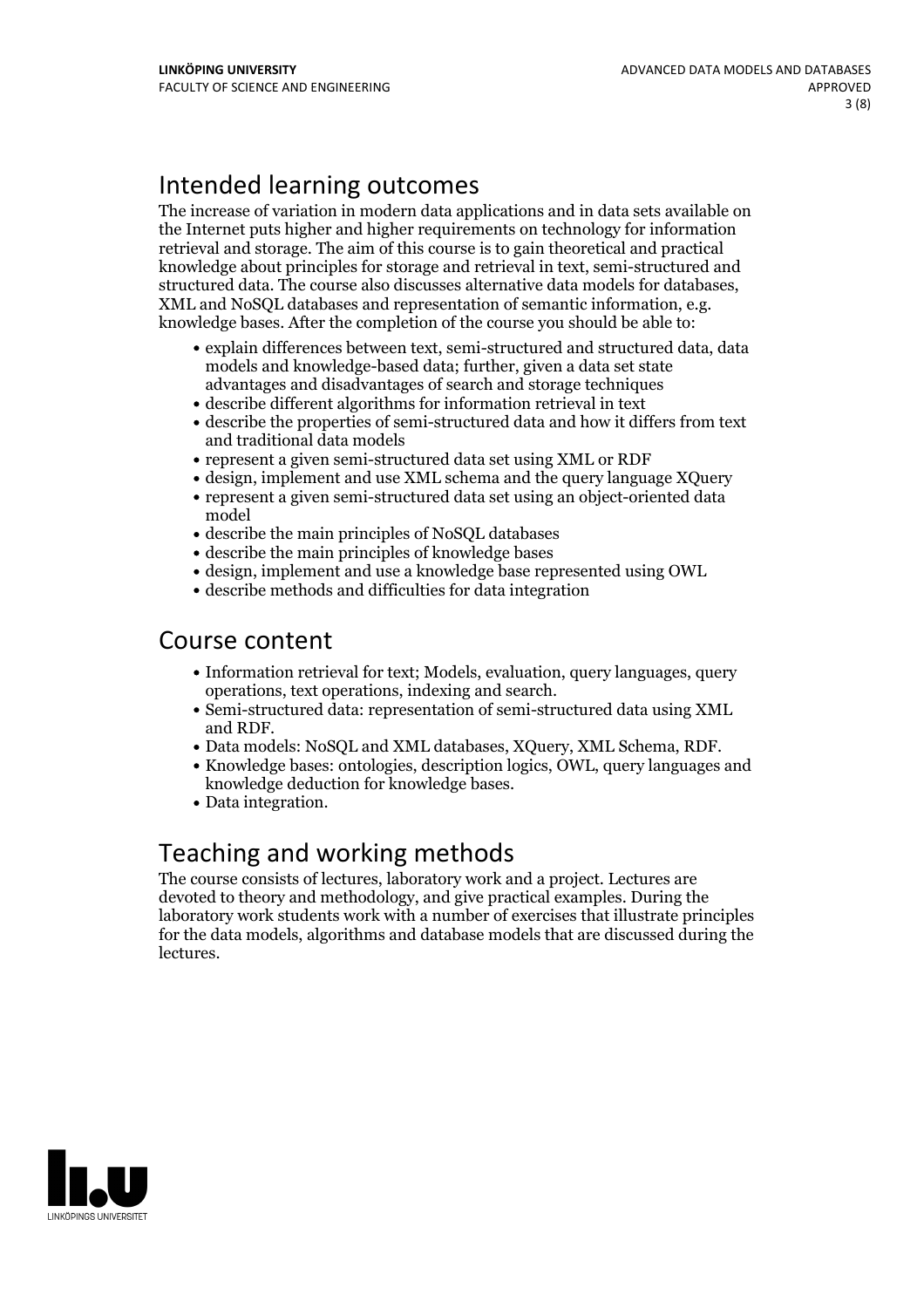### Examination

| TEN <sub>1</sub> | Written examination  | 3 credits | U, 3, 4, 5 |
|------------------|----------------------|-----------|------------|
| LAB <sub>1</sub> | Laboratory work      | 3 credits | U.G        |
| UPG1             | Voluntary assignment | o credits | U.G        |

### Grades

Four-grade scale, LiU, U, 3, 4, 5

# Course literature

Article collection.

### Department

Institutionen för datavetenskap

# Director of Studies or equivalent

Patrick Lambrix

### Examiner

Patrick Lambrix

### Course website and other links

<http://www.ida.liu.se/~TDDD43/index.en.shtml>

# Education components

Preliminary scheduled hours: 48 h Recommended self-study hours: 112 h

# Course literature

**Articles**

Articles

**Other** *Artikelsamling 2018.*

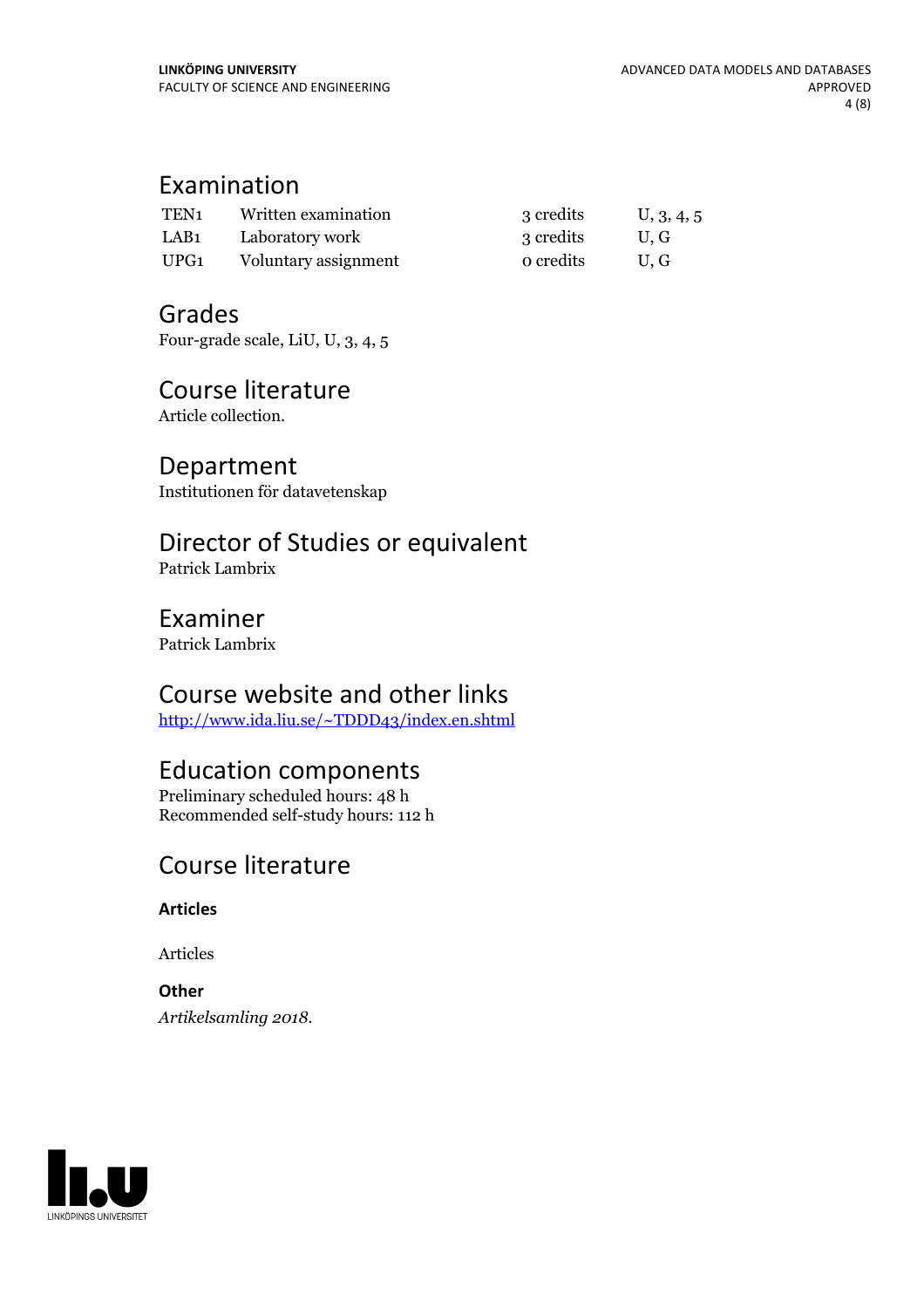# **Common rules**

### **Course syllabus**

A syllabus has been established for each course. The syllabus specifies the aim and contents of the course, and the prior knowledge that a student must have in order to be able to benefit from the course.

### **Timetabling**

Courses are timetabled after a decision has been made for this course concerning its assignment to a timetable module. A central timetable is not drawn up for courses with fewer than five participants. Most project courses do not have a central timetable.

### **Interrupting a course**

The vice-chancellor's decision concerning regulations for registration, deregistration and reporting results (Dnr LiU-2015-01241) states that interruptions in study are to be recorded in Ladok. Thus, all students who do not participate in a course for which they have registered must record the interruption, such that the registration on the course can be removed. Deregistration from <sup>a</sup> course is carried outusing <sup>a</sup> web-based form: www.lith.liu.se/for-studenter/kurskomplettering?l=sv.

### **Cancelled courses**

Courses with few participants (fewer than 10) may be cancelled or organised in a manner that differs from that stated in the course syllabus. The board of studies is to deliberate and decide whether a course is to be cancelled orchanged from the course syllabus.

### **Regulations relatingto examinations and examiners**

Details are given in a decision in the university's rule book: http://styrdokument.liu.se/Regelsamling/VisaBeslut/622678.

### **Forms of examination**

#### **Examination**

Written and oral examinations are held at least three times a year: once immediately after the end of the course, once in August, and once (usually) in one of the re-examination periods. Examinations held at other times are to follow a decision of the board of studies.

Principles for examination scheduling for courses that follow the study periods:

courses given in VT1 are examined for the first time in March, with re-

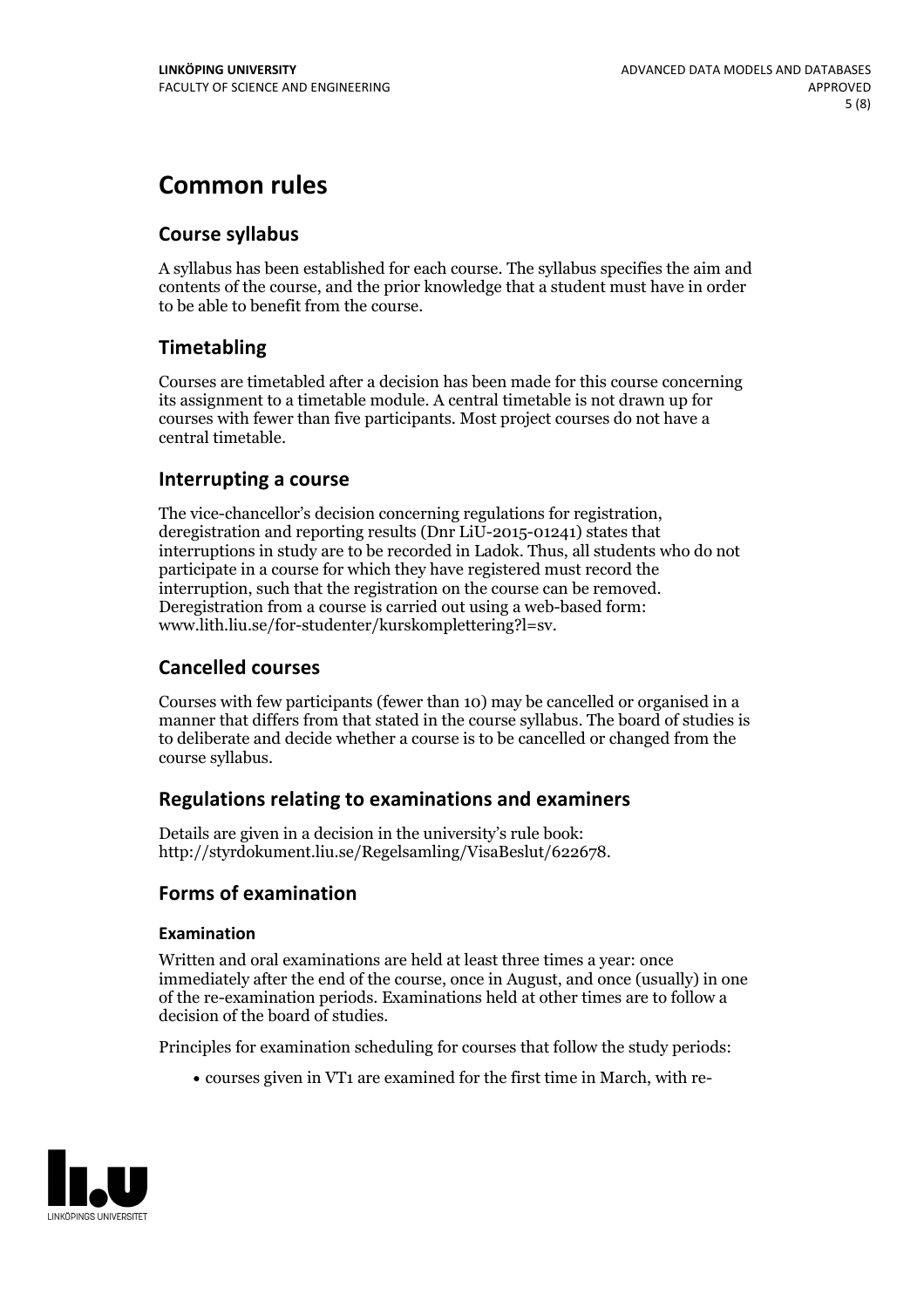examination in June and August

- courses given in VT2 are examined for the first time in May, with re-examination in August and October
- courses given in HT1 are examined for the first time in October, with re-examination in January and August
- courses given in HT2 are examined for the first time in January, with re-examination at Easter and in August.

The examination schedule is based on the structure of timetable modules, but there may be deviations from this, mainly in the case of courses that are studied and examined for several programmes and in lower grades (i.e. 1 and 2).

- Examinations for courses that the board of studies has decided are to be held in alternate years are held only three times during the year in which
- the course is given.<br>• Examinations for courses that are cancelled or rescheduled such that they are not given in one or several years are held three times during the year that immediately follows the course, with examination scheduling that corresponds to the scheduling that was in force before the course was cancelled or rescheduled.<br>• If teaching is no longer given for a course, three examination occurrences
- are held during the immediately subsequent year, while examinations are at the same time held for any replacement course that is given, or alternatively in association with other re-examination opportunities. Furthermore, an examination is held on one further occasion during the next subsequent year, unless the board of studies determines otherwise.<br>• If a course is given during several periods of the year (for programmes, or
- on different occasions for different programmes) the board orboards of studies determine together the scheduling and frequency of re-examination occasions.

#### **Registration for examination**

In order to take an examination, a student must register in advance at the Student Portal during the registration period, which opens 30 days before the date of the examination and closes 10 days before it. Candidates are informed of the location of the examination by email, four days in advance. Students who have not registered for an examination run the risk of being refused admittance to the examination, if space is not available.

Symbols used in the examination registration system:

- \*\* denotes that the examination is being given for the penultimate time.
- \* denotes that the examination is being given for the last time.

#### **Code of conduct for students during examinations**

Details are given in a decision in the university's rule book: http://styrdokument.liu.se/Regelsamling/VisaBeslut/622682.

### **Retakes for higher grade**

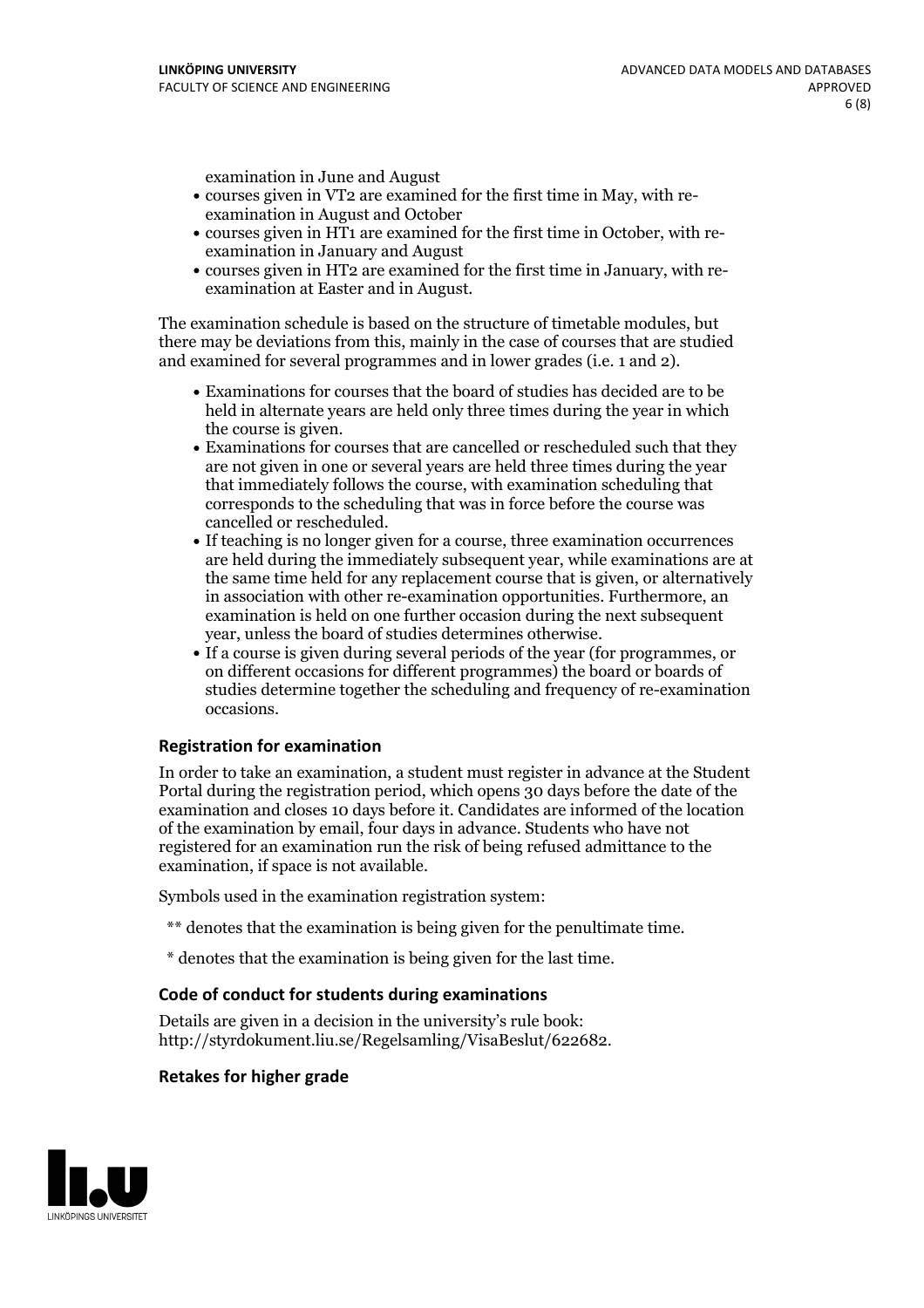Students at the Institute of Technology at LiU have the right to retake written examinations and computer-based examinations in an attempt to achieve a higher grade. This is valid for all examination components with code "TEN" and "DAT". The same right may not be exercised for other examination components, unless otherwise specified in the course syllabus.

### **Retakes of other forms of examination**

Regulations concerning retakes of other forms of examination than written examinations and computer-based examinations are given in the LiU regulations for examinations and examiners, http://styrdokument.liu.se/Regelsamling/VisaBeslut/622678.

#### **Plagiarism**

For examinations that involve the writing of reports, in cases in which it can be assumed that the student has had access to other sources (such as during project work, writing essays, etc.), the material submitted must be prepared in accordance with principles for acceptable practice when referring to sources (references or quotations for which the source is specified) when the text, images, ideas, data, etc. of other people are used. It is also to be made clear whether the author has reused his or her own text, images, ideas, data, etc. from previous examinations.

A failure to specify such sources may be regarded as attempted deception during examination.

#### **Attempts to cheat**

In the event of <sup>a</sup> suspected attempt by <sup>a</sup> student to cheat during an examination, or when study performance is to be assessed as specified in Chapter <sup>10</sup> of the Higher Education Ordinance, the examiner is to report this to the disciplinary board of the university. Possible consequences for the student are suspension from study and a formal warning. More information is available at https://www.student.liu.se/studenttjanster/lagar-regler-rattigheter?l=sv.

#### **Grades**

The grades that are preferably to be used are Fail (U), Pass (3), Pass not without distinction  $(4)$  and Pass with distinction  $(5)$ . Courses under the auspices of the faculty board of the Faculty of Science and Engineering (Institute of Technology) are to be given special attention in this regard.

- 1. Grades U, 3, 4, 5 are to be awarded for courses that have written
- examinations. 2. Grades Fail (U) and Pass (G) may be awarded for courses with <sup>a</sup> large degree of practical components such as laboratory work, project work and group work.

#### **Examination components**

- 
- 1. Grades U, 3, 4, <sup>5</sup> are to be awarded for written examinations (TEN). 2. Grades Fail (U) and Pass (G) are to be used for undergraduate projects and other independent work.